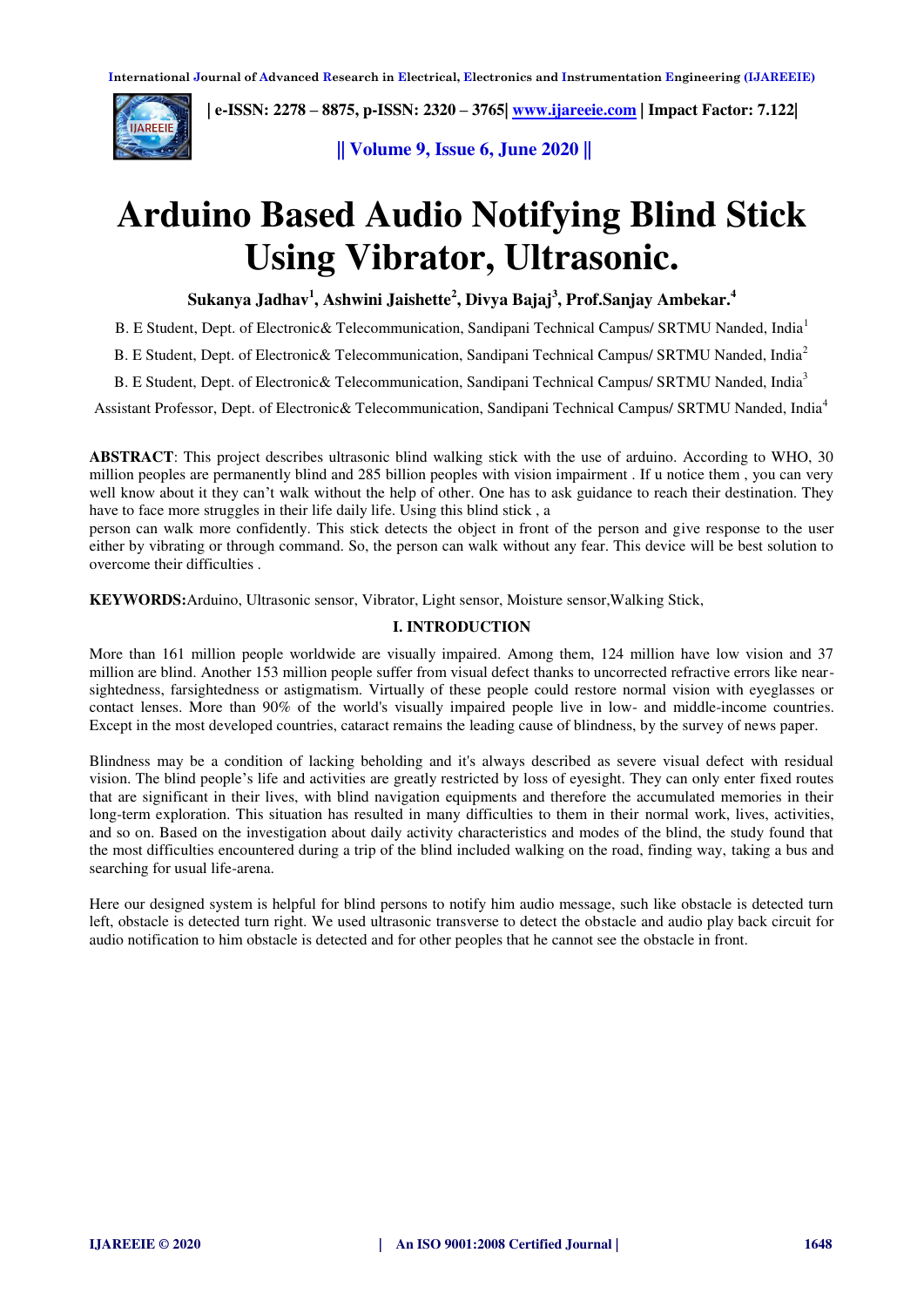**International Journal of Advanced Research in Electrical, Electronics and Instrumentation Engineering (IJAREEIE)** 

 **| e-ISSN: 2278 – 8875, p-ISSN: 2320 – 3765| [www.ijareeie.com](http://www.ijareeie.com/) | Impact Factor: 7.122|** 

**|| Volume 9, Issue 6, June 2020 ||** 





## **III. CIRCUIT DIAGRAM**



## **3.1WORKING**

Here circuit is powered with 4V battery 4V is given to the respective pins of arduino mini board and ultrasonic module, audio playback module, other sensors. 100uf capacitor is used to cancel loading effect in the circuit produced by sensor module and sound playback circuit.

 Output of regulator is connected with LED blue via current limiting resistor of 1K, to show circuit is ON condition. PIN2, 3 are used as ultrasonic transmitter and echo pins that pins are used to trigger ultrasonic and receive reflected signals. After receive signal arduino calculate distance.

Arduino 4 and 5 pins are connected with soil moisture sensor and light sensor to sense physical conditions.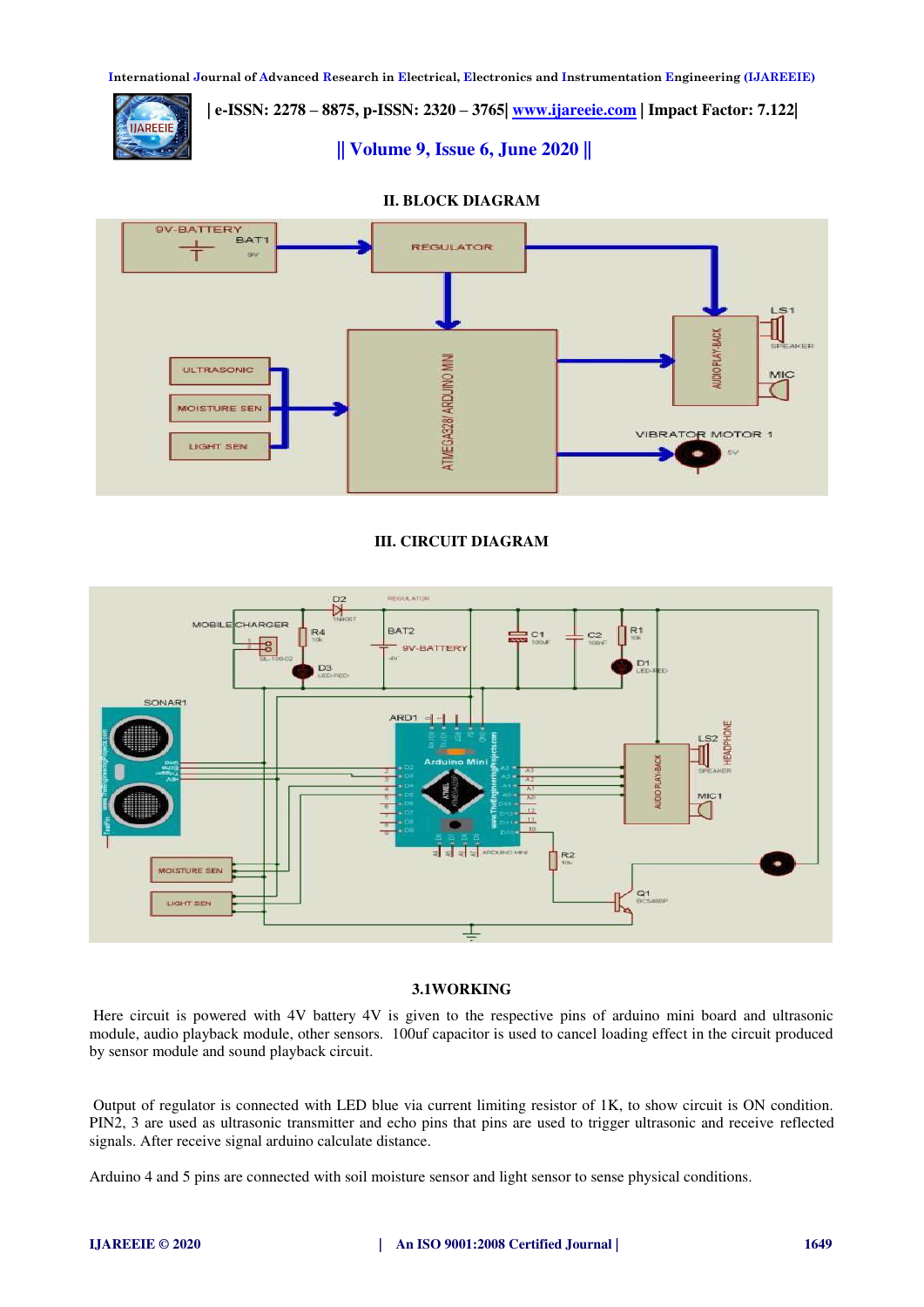**International Journal of Advanced Research in Electrical, Electronics and Instrumentation Engineering (IJAREEIE)** 



 **| e-ISSN: 2278 – 8875, p-ISSN: 2320 – 3765| [www.ijareeie.com](http://www.ijareeie.com/) | Impact Factor: 7.122|** 

## **|| Volume 9, Issue 6, June 2020 ||**

Arduino pins A0, A1, A2, and A3 are used as output to trigger sound recorder and playback circuit. Such as obstacle is detected please turn left, wet is detected please turn right, dark is detected.

We have to introduce information of notification, so we select here 4 sections of 20 second sound recorder and playback circuit. This circuit has facility of recording from MIC as input and when playback signal is given to this circuit at particular pin of that time. This circuit plays the stored data from sound. We can reuse or refill the stored data at many times.

#### **IV. ADVANTAGES**

 $\triangleright$  The circuit required power supply for operation is very less. (4V DC, 500mAh)

 $\triangleright$  The component required for this hard ware is easily available in market, and well in rate.

- ➢ The circuit is compact in size, so small space is required.
- $\triangleright$  Better than IR frequency due to IR is interrupted for sunlight.

#### **V. APPLICATIONS**

- $\triangleright$  Main application for this circuit is for blind stick.
- $\triangleright$  It can be used in automation system for shop & molls to control gates or doors automatically.
- $\triangleright$  It can be used in robotic application to control robot movements with ultrasonic obstacle detection.
- It can be used in security systems, by implementing little other hardware with this.

#### **VI. FUTURE SCOPE**

It is necessary that visually impaired people get access to an efficient and comfortable object in order to live their daily life comfortably. In a developing country like india, there is a need for a cost effective solution so that most of the people can have an effective product.

#### **VII. RESULT**

The smart **stick** for the **blind** as the name suggests is a device for the **visually impaired** to guide the user to respective destination and avoiding to collide with the obstacles. It uses two ultrasonic sensors HC SR 04 to detect the depth below or the obstacles in between.